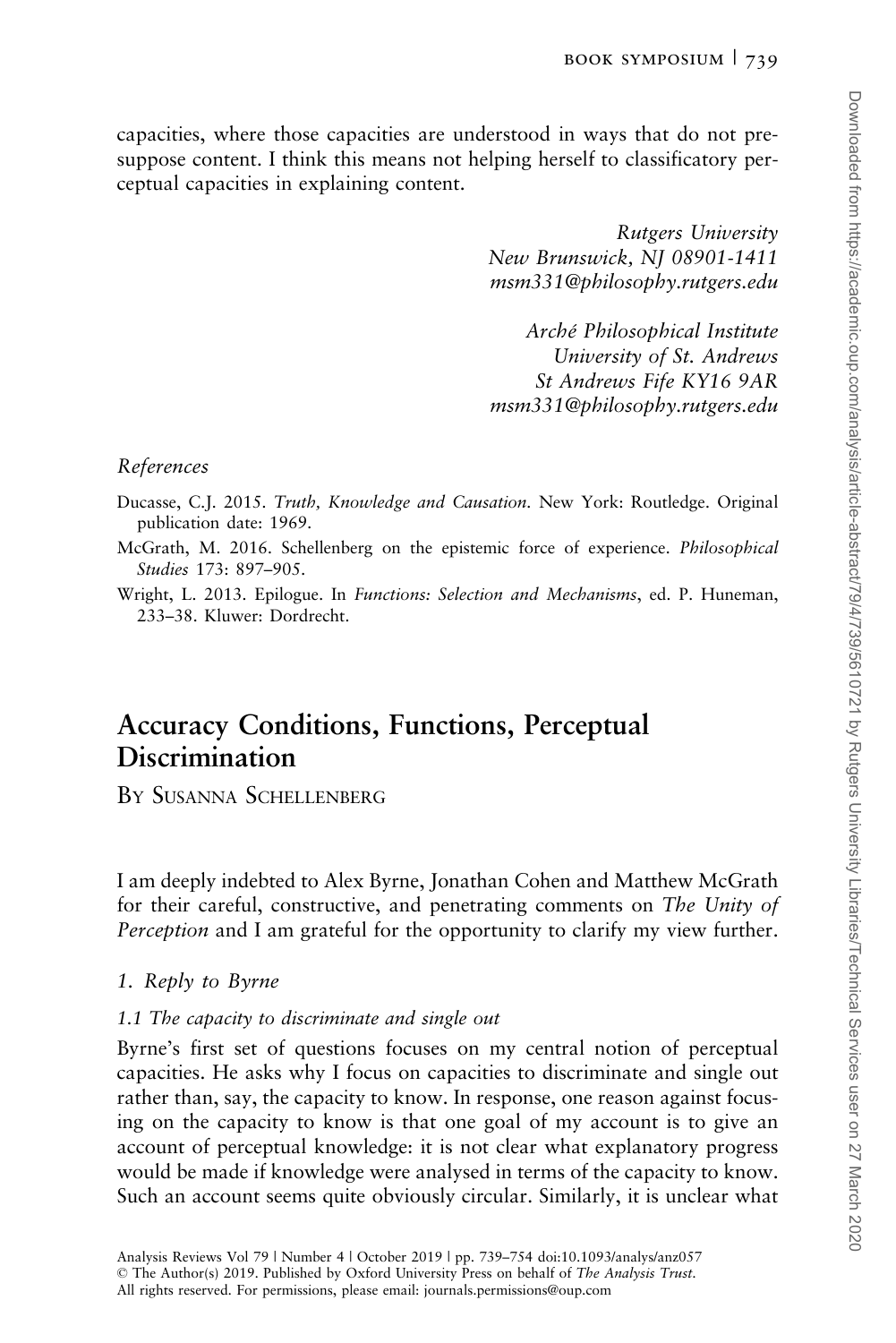explanatory progress would be made if representational content is analysed in terms of capacities to represent.

My goal is to ground representational content, consciousness, evidence and knowledge in more basic and more primitive capacities, rather than to explain them in terms of, say, the capacity to know, the capacity to represent, the capacity to be in a conscious state or the capacity to have evidence. I argue that in employing perceptual capacities to discriminate and single out particulars one gains factive evidence (Ch. 7). And then, in a separate argument, I show that factive evidence is sufficient evidence for knowledge. In the good case, employing discriminatory, selective capacities yields knowledge (Ch. 9). So evidence and knowledge are grounded in non-normative, non-reliable and naturalistic properties of perception. This is an ambitious project and it is a project that takes a new stab at naturalizing epistemology and explaining epistemic features with more primitive properties of the mind. I argue, moreover, that perceptual content and consciousness are constituted by the perceptual capacities employed. Thus, the larger goal is to ground content, consciousness, evidence and knowledge in a basic property of perception.

But why focus on the capacity to discriminate and single out (rather than say the capacity to classify or the capacity to attribute properties to objects)? The reason is that discrimination is necessary for perception (whereas classification and attribution are not). In cognitive psychology and neuroscience, perception is fundamentally understood to be a matter of discriminating. In grounding content, consciousness, evidence and knowledge in the capacity to discriminate and single out, my account is grounded in research in cognitive psychology and neuroscience.<sup>1</sup>

Byrne asks, moreover, why I need the capacity to discriminate *and* single out rather than merely the capacity to discriminate. He suggests that singling out  $\alpha$ simply amounts to attending to  $\alpha$  and if that is right then capacitism would posit that one cannot perceive  $\alpha$  without attending to  $\alpha$ . In response, Byrne is right that if singling out  $\alpha$  were to require attending to  $\alpha$ , then the account developed would imply that one cannot perceive something without attending to it and that would be a problem for capacitism. But singling out  $\alpha$  does not require attending to  $\alpha$  and indeed I argue that attention should be understood in terms of perceptual discrimination (see [Schellenberg forthcoming\)](#page-15-0).

To explain why singling out is a necessary element of the account, consider Raul who is looking at a surface that is partly red and partly blue. He can see the scene in front of him by employing the perceptual capacity to discriminate and single out blue from other colours. Let's call this capacity  $C_{blue}$ . Alternatively, he can see the scene in front of him by employing his perceptual capacity to discriminate and single out red from other colours. Let's call

<sup>1</sup> See my response to Cohen, for a discussion of why I focus on the capacity to discriminate and single out rather than other low-level capacities.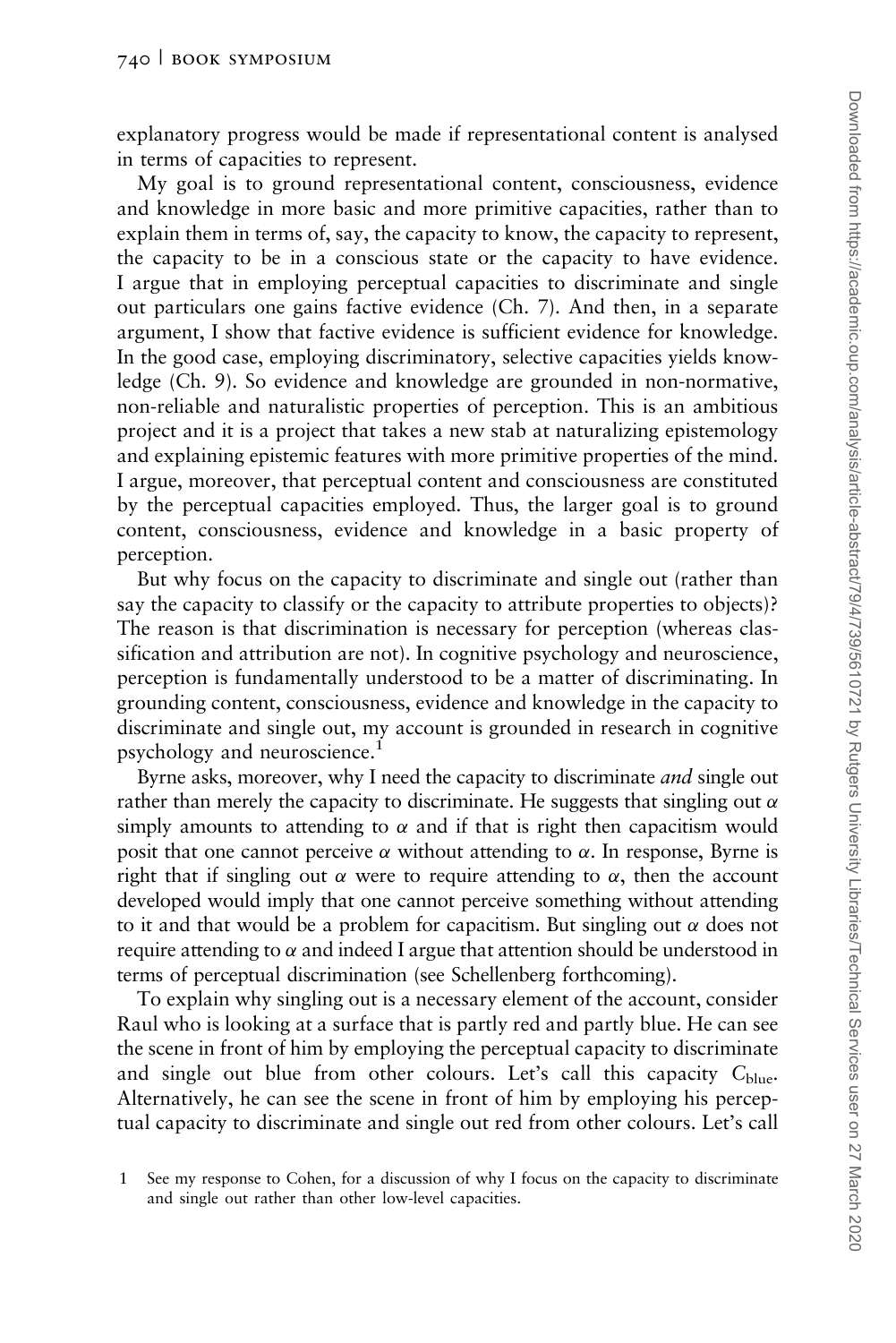this capacity  $C_{\text{red}}$ . He could also see the scene by employing both  $C_{\text{blue}}$  and  $C_{\text{red}}$ . Regardless of whether he employs  $C_{\text{blue}}$  or  $C_{\text{red}}$ , he will be discriminating between an instance of red and an instance of blue. However, if he employs  $C_{blue}$  he will discriminate a blue-instance from a red-instance and single out the blue-instance. Likewise, if he employs  $C_{\text{red}}$  he will discriminate a redinstance from a blue-instance and single out the red-instance. If he sees the scene by employing both  $C_{blue}$  and  $C_{red}$ , he will single out both the blue and the red-instance. These differences generate a host of repercussions for his perceptual content, the phenomenal character of his perceptual state, and the evidence and knowledge he gains. For example, if he employs his capacity  $C_{blue}$  and thereby discriminates and singles out the blue patch from its surround, he will gain evidence of the presence of that blue patch (but not evidence of the presence of the red patch – assuming he did not also employ his capacity  $C_{\text{red}}$ ).

# 1.2 Properties versus property-instances

Byrne's second set of question concerns my argument that we perceive property-instances rather than properties. As Byrne points out, there is a wellestablished view – established by two millennia of rich philosophical argument, culminating in work of Byrne himself – on which the only particulars we perceive are objects (see [Byrne 2001\)](#page-15-0). As Byrne puts it: 'We perceive the cup's shape (understood as a universal, something shared with other similar cups) because we are causally affected by a particular instance of that shape, the one qualifying the cup in front of us. But we do not *perceive* this particular property-instance: the only particular we perceive is the cup.' Byrne notes, moreover, that vision scientists talk of properties, rather than property-instances.

In response, it is no doubt true that vision scientists talk of properties. Typically, however, they talk of seeing features, and in doing so, they seem to assume that these features are mind-independent particulars (rather than abstract entities). When they do talk of properties, they similarly do so as if those properties were particulars (and so property-instances), rather than abstract entities. If this is true, then vision scientists' talk of properties is mere talk: what they really mean is property-instances.

What hinges on the matter? Properties are not spatio-temporally located and not causally efficacious. Due to this, it is mysterious how they could be the kind of things one perceives. On this basis, I argue that what we perceive are property-instances (for the details of this argument, see [Schellenberg](#page-15-0) [2018:](#page-15-0) 145–50). It is unmotivated to argue that we discriminate objects, events and property-instances in our environment, but then only perceive objects – and not property-instances, despite discriminating them. Byrne goes on to argue that on my view there is an abundance of particulars in our environment that we discriminate and single out and thereby perceive. It is true that in the typical case of perception, there is according to capacitism a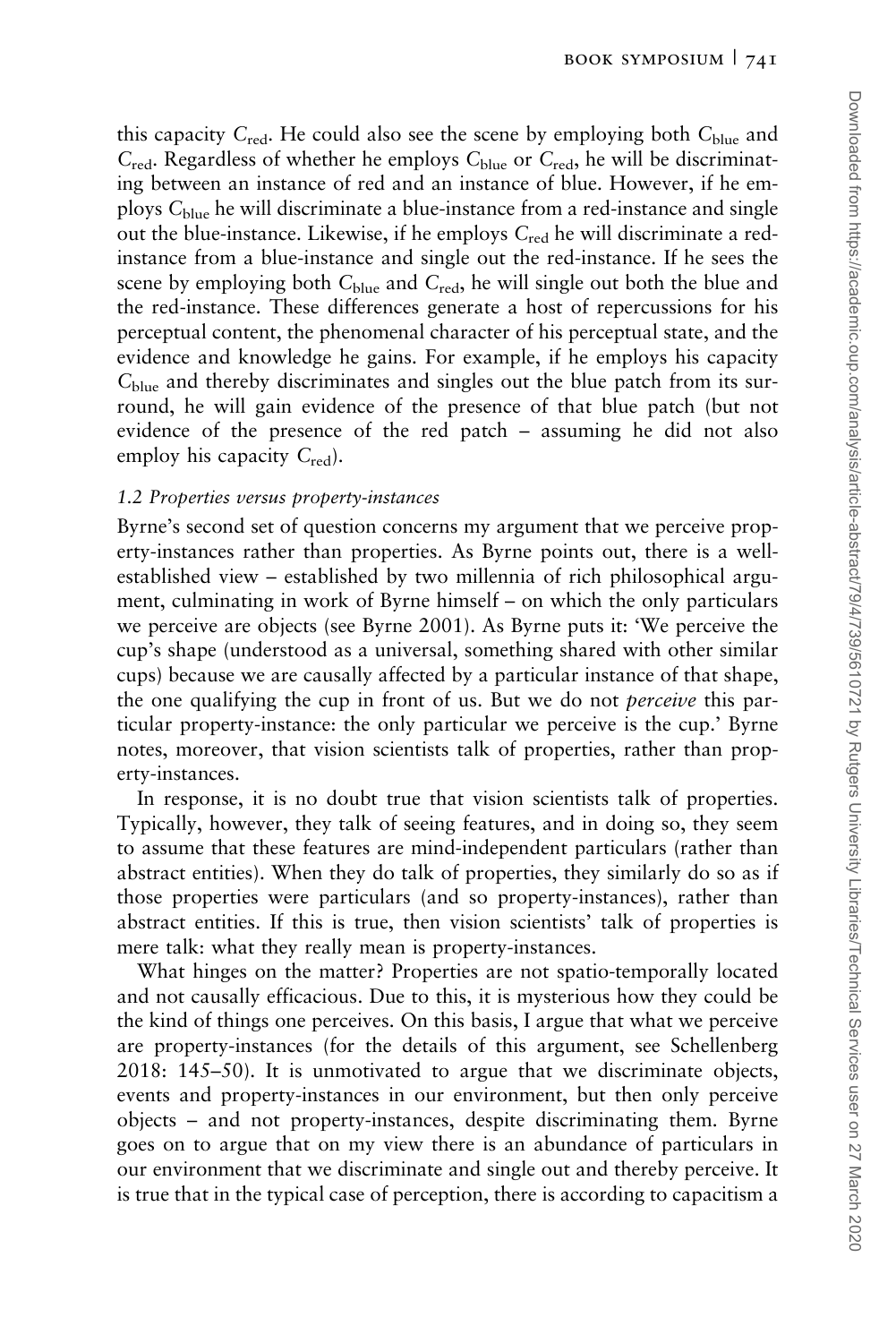plethora of particulars we discriminate and single out and thereby perceive. This is a good consequence of the view. After all, there is a plethora of objects, events and property-instances in our environment.

Byrne ends his discussion of my commitment to property-instances by pointing out that 'even if we do perceive property-instances, perceptual systems treat them very differently from particular objects and events'. This is true and I do not argue that the perceptual system treats objects and property-instances the same. We can all agree that there are deep differences between objects, events and property-instances. For example, objects and events can instantiate properties but properties cannot instantiate objects and events. While acknowledging these differences, my point is that there are two critical respects in which property-instances are on a par with objects and events: all three are (i) external and mind-independent particulars that we (ii) discriminate and single out in perception. Failing to acknowledge these two critical similarities has led to confusions and to the prevalence of overintellectualizing attributional views over discriminatory views of perception. I contend that perception is fundamentally a matter of discrimination and not fundamentally a matter of attribution (for a dissenting view, see [Burge 2010](#page-15-0) and [Block 2014\)](#page-15-0).

#### 1.3 Constitution and the particularity argument

Byrne argues that Premise 2 of the particularity argument is supported by a tautology. Premise 2 has it that if a subject S discriminates and singles out the particular  $\alpha$  (as a consequence of being perceptually related to  $\alpha$ ), then S's perceptual state M brought about by being perceptually related to  $\alpha$  is constituted by discriminating and singling out  $\alpha$ . I do not agree that this is a tautology and indeed, I believe, the best way for the generalist to avoid the conclusion of the particularity argument is to find a way to reject Premise 2. But let's assume for the sake of argument that the premise is supported by a tautology. It only strengthens my conclusion if it is derived from trivially true premises. So even if Byrne were right here (and I do not think he is) this would not negatively affect my argument. The important point is that the conclusion is not trivial and indeed rejected by generalism – one of the most widely held views among philosophers of mind. If this conclusion follows from premises that turn out to be trivially true, so much the better.

Byrne does not deny this, of course, and indeed he sympathizes with particularism. He points out, however, that the generalist could accept that perceiving  $\alpha$  requires discriminating and singling it out but nonetheless avoid my particularist conclusion by denying that S is in perceptual state *M in virtue of* discriminating and singling out  $\alpha$ . The generalist could insist that  $S$  is in  $M$  in virtue of  $S$ 's intrinsic state  $B$ .

In response, the problem for the generalist is, as Byrne acknowledges himself, that this involves denying that seeing  $\alpha$  is a 'perceptual state' strictly speaking. So Byrne and I are in agreement on this issue. In addition to the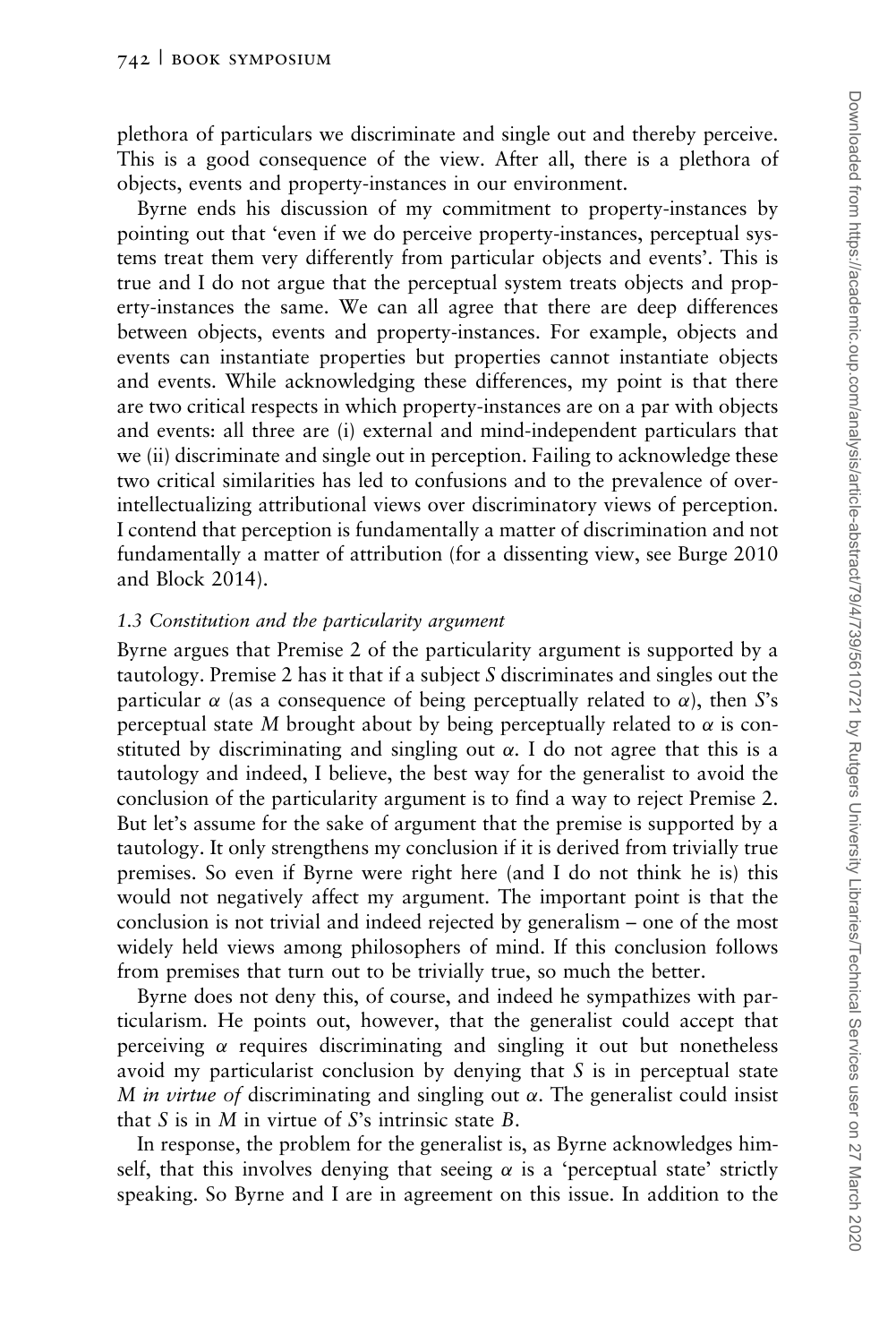problem Byrne mentions, a further problem for the generalist is that S's intrinsic state B is arguably constituted by discriminating and singling out particulars. So for this generalist strategy to work, the generalist would have to drive a wedge not only between discriminating  $\alpha$  and S's perceptual state of seeing  $\alpha$  but also between discriminating  $\alpha$  and S's intrinsic state B. By driving a wedge between perceptual discrimination and the nature of the perceptual state as well as between perceptual discrimination and the intrinsic state B, generalism seems now at best *ad hoc*.

#### 1.4 Prosthetic eyes, flukes and luck

Byrne ends his comments by pointing out that in the visual case discriminating and singling out a cup amounts to seeing the cup and suggests that I simplify matters and analyse the capacity in question as a capacity to see rather than a capacity to discriminate and single out. In response, while the relevant capacity ultimately enables one to see and so could be described as a capacity to see, there is a more basic level at which to describe it: namely the level at which one discriminates and singles out particulars that constitutes seeing the cup. My point is that there is no such thing as brutely seeing. There is always something one does in virtue of which one sees, namely discriminate and single out mind-independent particulars in view. So it does not seem apt to stop the analysis at the level at which on has diagnosed the perceptual state as one of seeing the cup and the relevant capacity as the capacity to see.

To support his suggestion, Byrne considers Lewis's case of a prosthetic eye with a loose wire ([Lewis 1980\)](#page-15-0). It is a case in which seeing allegedly happens via a fluke without the relevant subject possessing the capacity to see objects. In response, I argue regarding such a case that in the moments that the wire is connected, the subject sees, has perceptual states with singular content, and gains factive evidence. I would even say she gains knowledge – leaving open that she might not have more high-level reflective knowledge. Similarly, I argue that Henry who sees the one and only barn in barn facade county (that is a county that is filled with barn facades rather than actual barns) gains knowledge of the barn he sees. This might be a surprising verdict on such cases, but arguably it is the right verdict. After all, Henry sees the barn and the subject with the prosthetic eye gains information about her environment when the wires are connected.

# 2. Reply to McGrath

McGrath is the kind of commentator who raises problems for my view and then gives an excellent solution to those problems.

# 2.1 The magic of perceptual capacities

McGrath's first and main question is 'what it is about perceptual capacities, unlike many other dispositions, which enables them to ground content,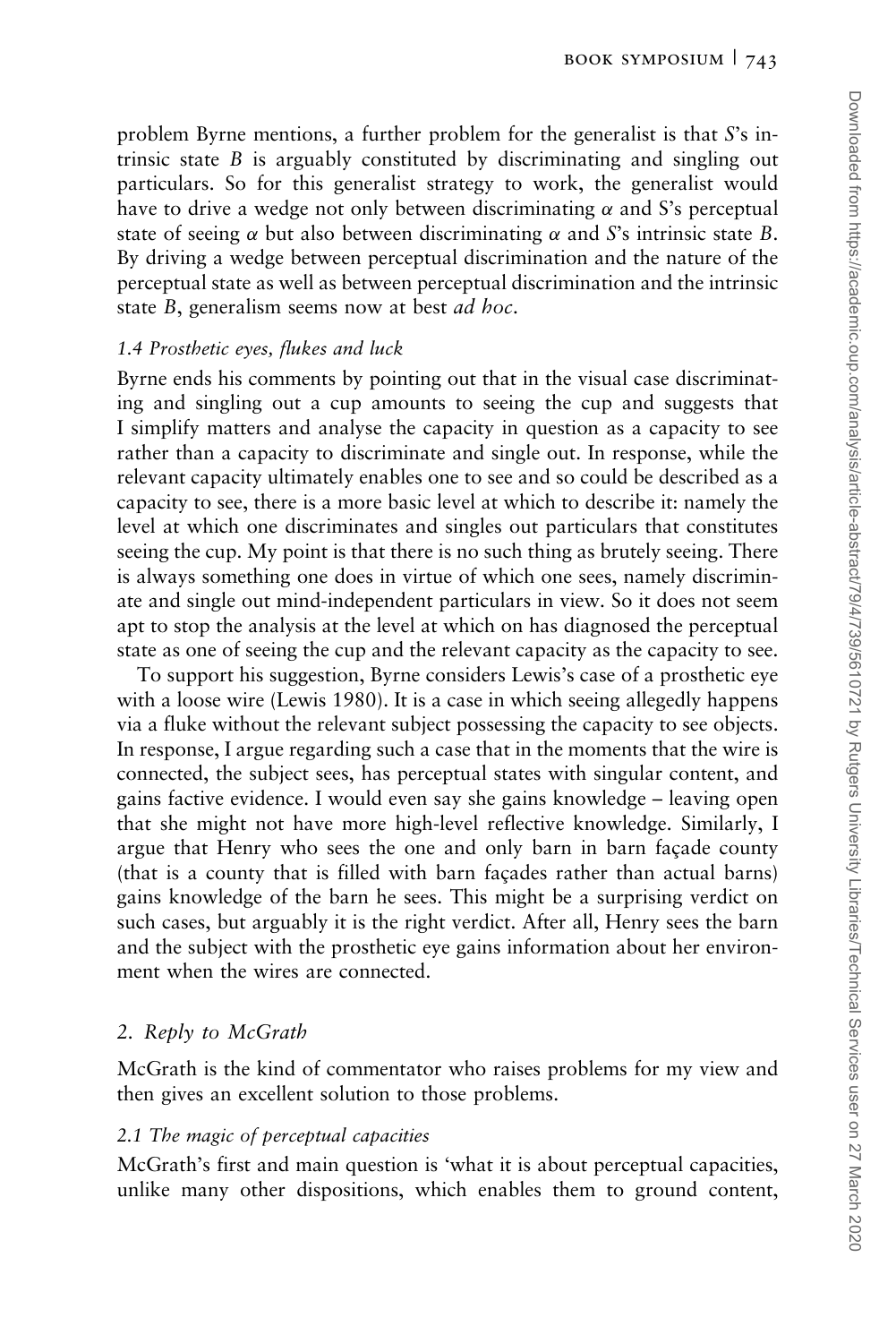phenomenology and epistemic force? Their functions. But how do their functions accomplish this?' The answer to this question is different for content, consciousness and evidence. The perceptual content argument answers McGrath's question regarding content. The phenomenal evidence and factive evidence arguments answer the question regarding evidence. The mental activism argument answers the question regarding consciousness.

Since McGrath's discussion zeros in on content and evidence, I will focus on those. Chapter 5 is devoted to arguing that employing perceptual capacities constitutes perceptual content. The argument is complex, but the pivotal idea is that the employment of perceptual capacities generates a perceptual state that is repeatable and has accuracy conditions. Being repeatable and having accuracy conditions are jointly key signatures of representational content. The very same perceptual capacity  $C_\alpha$  can be employed to single out particular  $\alpha_1$  or to single out particular  $\alpha_2$ , where  $\alpha_1$  and  $\alpha_2$  are both particulars of the type that the perceptual capacity functions to single out. As I argue in Chapter 1, if one singles out  $\alpha_1$  rather than  $\alpha_2$ , one is in a distinct perceptual state, namely, a perceptual state that is constituted by  $\alpha_1$ (and not by  $\alpha_2$ ). This is the case even if  $\alpha_1$  and  $\alpha_2$  are qualitatively identical. So the same perceptual capacity can be employed in distinct environments and yield distinct perceptual states. Moreover, the same perceptual capacity can be employed to single out  $\alpha_1$  at time  $t_1$  and at time  $t_2$  and thus yield the same perceptual state at  $t_1$  and  $t_2$ . If this is right, then there is a repeatable element that is constitutive of perceptual states, namely, the perceptual capacities employed and, moreover, employing perceptual capacities generates a perceptual state that has a repeatable element.

I agree with McGrath that the accuracy of a perceptual state cannot be a matter of whether one discriminates more or fewer property-instances in the scene, nor can it be a matter of whether one singles out particulars more or less correctly. Indeed, I want to argue that one cannot single out a particular incorrectly, rather one either singles out the particular or fails to do so. When one is perceptually related to a scene, one employs perceptual capacities which may or may not function to single out the particulars present. If I employ my capacity to discriminate and single out red from other colours in an environment in which there is no instance of red, the content of my experiential state will be inaccurate in that respect. Insofar as a perceptual capacity is repeatable and insofar as one either singles out the particular one purports to single out or one fails to do so, employing perceptual capacities generates a perceptual state that is repeatable and has accuracy conditions. So employing perceptual capacities yields perceptual states that exhibit key features of representational content: it yields something that is at least in part repeatable and that can be accurate or inaccurate. With a few plausible further assumptions, these considerations establish that employing perceptual capacities yields perceptual states with content. In Chapter 5, I defend this thesis in more detail.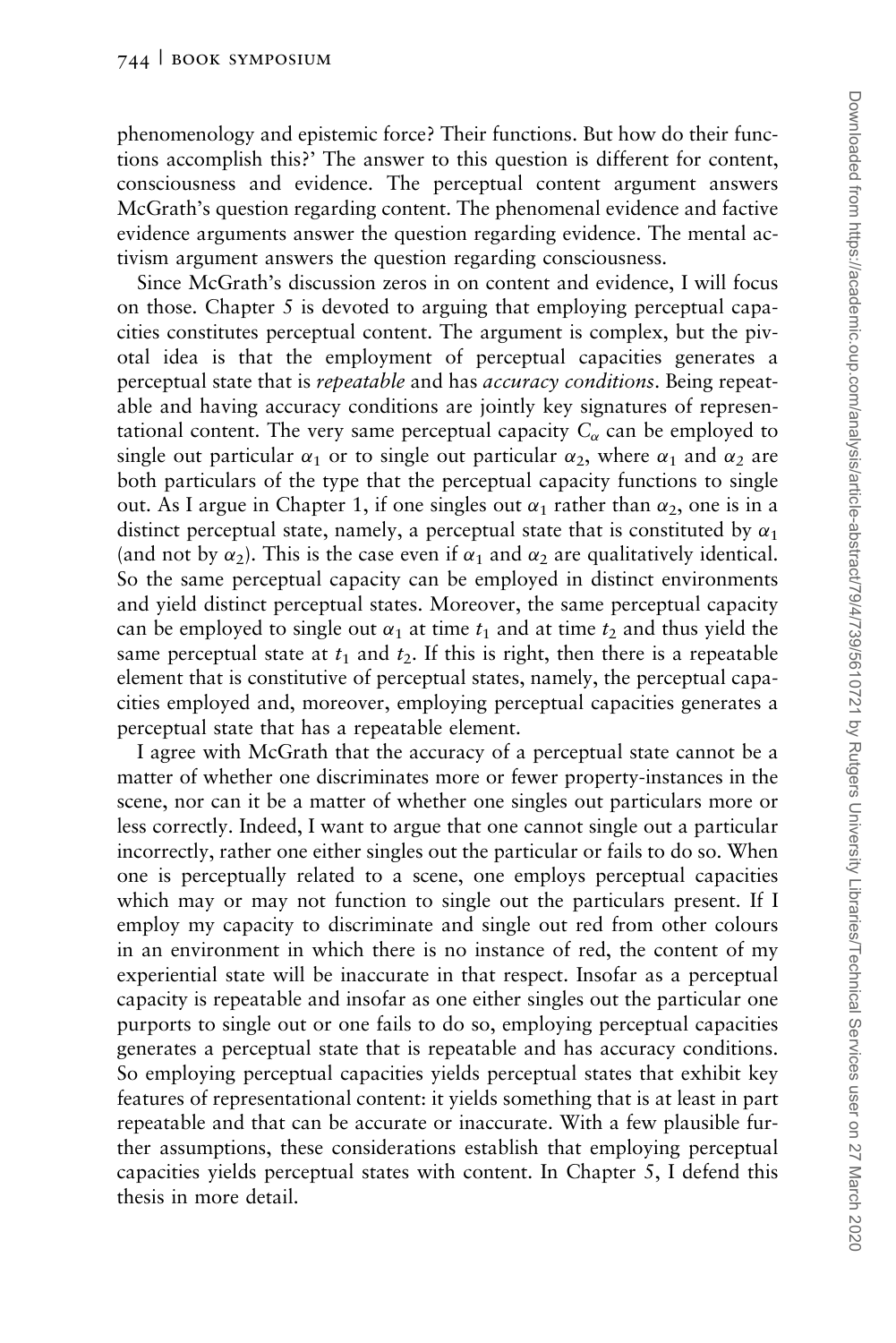The reason why employing perceptual capacities furnishes the perceptual states they constitute with epistemic force is due to a different aspect of perceptual capacities. Before explaining further it should be noted first that my concern is meta-epistemological. The question I am addressing is not the standard epistemological question of how perception justifies beliefs (assuming that perception has epistemic force), but rather the meta-epistemological question of why perception has epistemic force in the first place. Imaginations, beliefs, hopes and fears do not have epistemic force, but perception does. Why is that?

The key idea for why perception has epistemic force is that perceptual states are systematically linked to external, mind-independent particulars of the type that the perceptual state is of in the good case. Perceptual states are systematically linked to what they are of in the good case since they are constituted by perceptual capacities employed and the particulars thereby discriminated and singled out. So the successful employment of perceptual capacities relates perceivers to these particulars and thus the perceiver gains factive evidence of the relevant particulars. This aspect of my account is akin to a knowledge-first view, but it is an account on which the basic level of analysis is the capacities employed (not knowledge or any other such epistemic property). Moreover, in contrast to knowledge-first views, I argue that even when employed in the bad case perceptual capacities have the function of discriminating and singling out particulars, since the perceptual capacities employed in the bad case are explanatorily and metaphysically parasitic on their employment in the good case.

There is an *explanatory primacy* of the good over the bad case, since one can give an analysis of the perceptual capacities employed in the bad case only by appealing to their role in the good case. Licensing this explanatory primacy there is a *metaphysical primacy* of the good over the bad case. The metaphysical primacy is captured by the asymmetry condition on perceptual capacities that I develop in Chapter 2: the employment of a perceptual capacity  $C_{\alpha}$  in cases in which  $C_{\alpha}$  fulfils its function is metaphysically more basic than the employment of  $C_{\alpha}$  in cases in which  $C_{\alpha}$  fails to fulfil its function. Perceptual capacities function to single out particulars. They do not function to fail to single out particulars. Due to this function, I argue, we have phenomenal evidence (regardless of whether we are perceiving, hallucinating or suffering an illusion) in virtue of employing capacities with a certain function.

So the crucial difference between perception, on the one hand, and beliefs, hopes, fears and imaginations on the other, is that perceptual capacities function to single out the particulars to which we are perceptually related, whereas the capacities employed in those other mental states do not necessarily have this function. It should be noted that while I argue that we have additional factive evidence in perception (over the phenomenal evidence we have regardless of whether we are in the good or the bad case), I am not an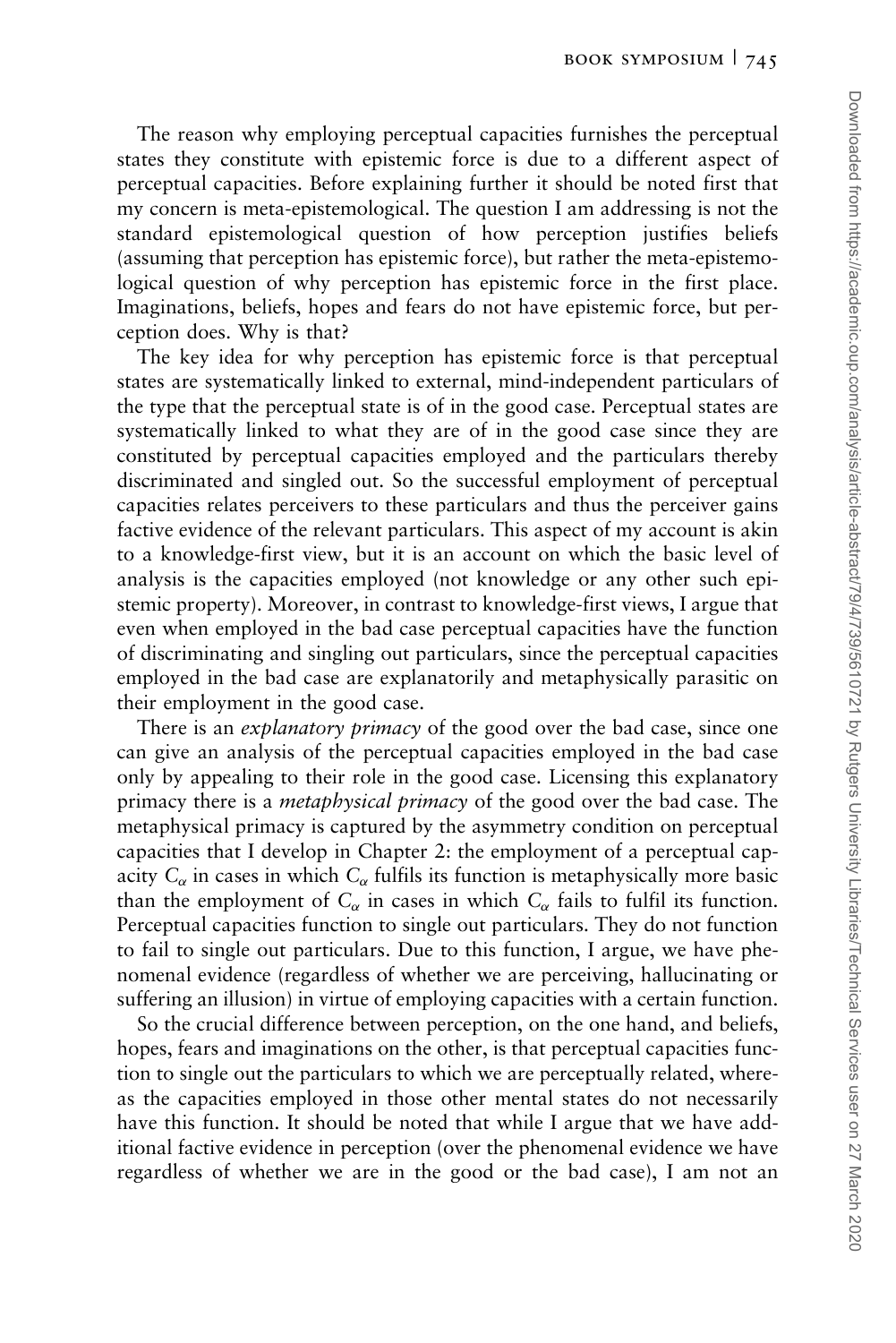epistemological disjunctivist since on my view factive evidence is not reflectively accessible to the perceiver.

Now McGrath questions whether this is enough to infuse perceptual states with epistemic force (see also [McGrath 2016\)](#page-15-0). He notes that I neither appeal to any historical feature nor reliability features to help my case and suggests that if we cannot appeal to such features, then all we are left with is the idea that capacities are a certain kind of disposition. McGrath then argues convincingly that dispositionality is not up to the job.

In response, we do not need to accept this dichotomy of either appealing to history or to dispositions. I agree with McGrath that dispositionality is not up to the job, but capacities are not dispositions. To show why, it will help to take a closer look at the difference between dispositions and capacities. It should be noted first, however, that the notion of capacities is used in many different ways and I do not aim to police how we should use the term. There is a cluster of concepts that are closely related yet distinct: capacities, abilities, dispositions, competences, powers and skills. I develop a particular notion of capacities according to which they are repeatable, fallible and — in virtue of their function to discriminate and single out mind-independent particulars they are systematically linked to those very environmental particulars. While dispositions are triggered passively, capacities are a kind of mental tool that can be employed more or less deliberately. Dispositions are properties picked out by predicates such as 'is fragile' or 'is soluble'. In contrast to dispositions, capacities are not merely triggered when the right conditions are met. Another way of putting the same point is to say that the manifestation conditions of capacities (as I understand them) are not the trigger-manifestation conditions of dispositions. There is more to the employment of a capacity than being triggered by the right stimuli. Thus, the manifestation condition of a capacity is not due merely to causal facts. What dispositions and capacities have in common is that they exist even when they are not manifested.

This brief analysis does not do justice to the subtle differences between dispositions and capacities. But for present purposes, this will have to suffice to justify why there are important differences between capacities and dispositions. The central point is that in contrast to dispositions, the manifestation condition of a capacity is not due merely to causal facts and due to this the function of perceptual capacities is up to the job of grounding the epistemic force of perception.

#### 2.2 The accuracy conditions of perceptual content

McGrath's third set of questions concern how the function of perceptual capacities manages to determine contents with the right accuracy conditions in the case of illusions and specifically how gappy contents are bound in the right way.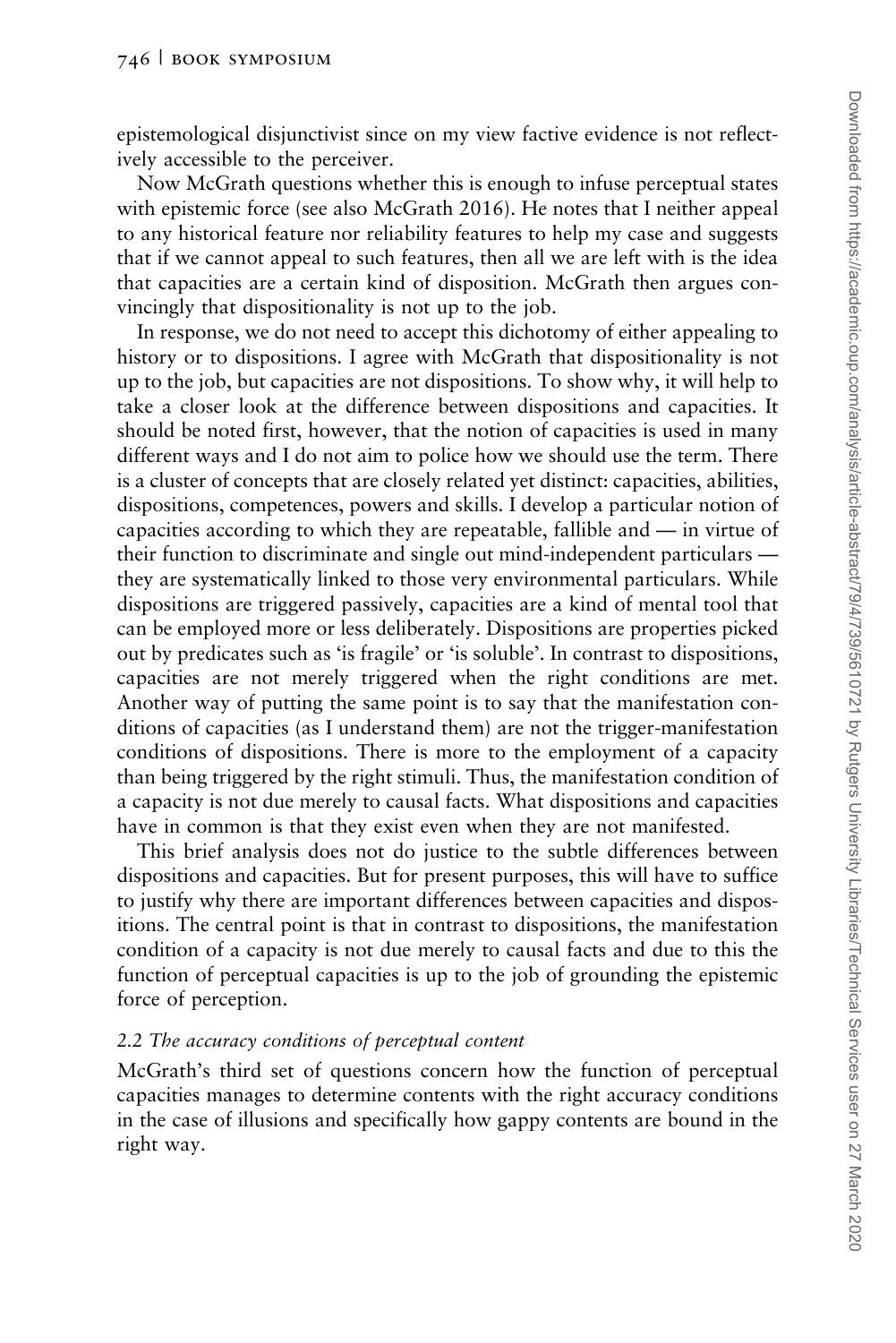In response, the content and accuracy conditions of mental states are often equated. This, I argue, is a mistake. Content determines how the world would have to be for the content to be accurate. So, the accuracy condition of the content 'That white cup is to my right' would according to capacitism be:

The content 'That white cup is to my right' of a perceptual state brought about by being perceptually related to that white cup to my right is accurate if and only if that white cup is to my right.

More generally the accuracy conditions of content  $c$  can be specified as follows:

The content  $c$  of a perceptual state brought about by being perceptually related to environment E is accurate if and only if E is the way  $c$  represents E to be.

The fact that a content is gappy implies that the content is necessarily inaccurate insofar as a gappy content could never make an accurate claim about the world. To motivate this, consider two ways in which a content can be inaccurate. One is for the content to make a claim about the environment that is not accurate. A second way is for it to fail to make an accurate claim about the environment. To illustrate this second sense of inaccuracy, suppose that I claim that Pegasus lives in my apartment. This claim is inaccurate. Given that 'Pegasus' does not refer, the inaccuracy in question is that I have failed to make an accurate claim about who lives in my apartment. If inaccuracy is understood in this second way, then an illusion or hallucination can have a gappy content and nonetheless be inaccurate.

Now McGrath raises a specific problem about how the content of a state in which one, say, sees  $\alpha$  but misperceives it to be instantiating a property it does not in fact instantiate determines the right kind of accuracy conditions. I argue that the content of such a state will be:

 $<\text{MOP}_{r\alpha}(\alpha_1), \text{MOP}_{r\pi}(\_\_)>$ 

where  $\text{MOP}_{r\alpha}(\alpha_1)$  is a singular mode of presentation of the cup  $\alpha_1$  that is the product of employing a perceptual capacity that functions to single out the kind of object under which  $\alpha_1$  falls and MOP<sub>r $\pi(\_)$ </sub> specifies the property  $\pi$  that this object would instantiate, where the experience a perception rather than an illusion. McGrath's question is how  $\text{MOP}_{r\pi}(\underline{\hspace{0.3cm}})$  is bound with  $\text{MOP}_{r\alpha}(\alpha_1)$ .

In response,  $<\text{MOP}_{r\alpha}(\alpha_1)$ ,  $\text{MOP}_{r\pi}(\_\_)>$  does not specify which propertyinstance has to be present but only which kind of property-instance. It is crucial that it does not specify what specific property-instance has to be present. After all, any instance of the relevant property will do. Another way of expressing what is going on here is that we have a sense without reference. There is enough structure for the content to specify what kind of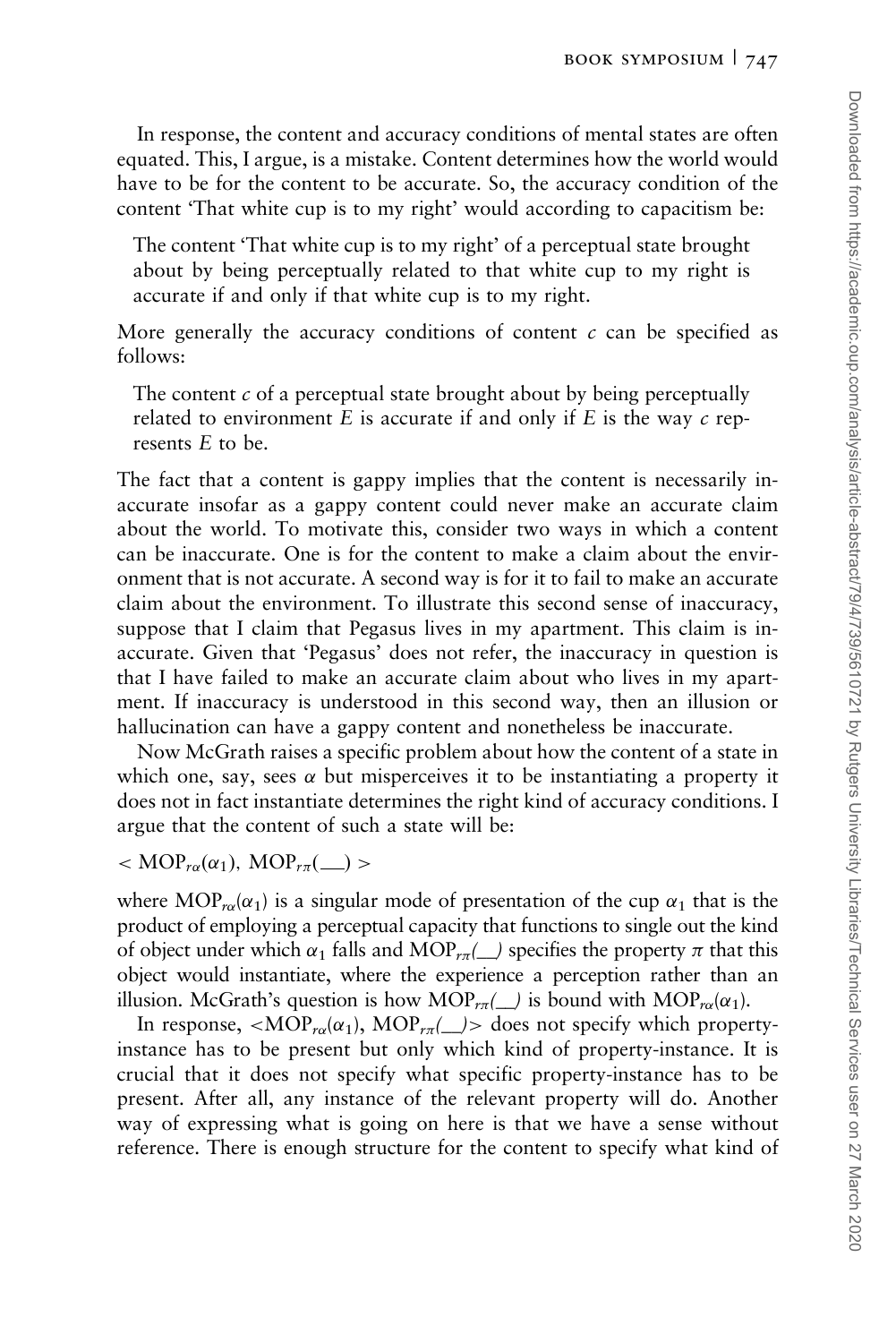property-instance would have to be present, but not enough to specify which specific property-instance has to be present.<sup>2</sup> Also contrary to what McGrath suggests MOP<sub>r $\pi$ </sub>( ) is not akin to an open sentence such as: '\_\_ is  $\pi$ '. Gappy contents are not open sentences, they are rather token contents that are instances of the same content type as token singular contents.

The binding problem can be solved in many different ways and my view is compatible with a range of different solutions. McGrath considers the option of appealing to classification to solve the problem. I agree with McGrath that this is not a good solution. After all, classification is more high-level than discrimination and while it is plausible that discrimination is necessary for perception it is not plausible that classification is necessary. It should be noted that McGrath discusses classification in a way such that classification would occur on the basis of perceptual content. One does not need to understand classification in this way. But even if one understands classification such that it does not occur on the basis of perceptual content, it would not be a good solution to McGrath's worry. So McGrath and I are in agreement here.

How then should we solve the binding problem? One option is to insert markers in the content specifying that  $\mathrm{MOP}_{r\alpha}(\alpha_1)$  and  $\mathrm{MOP}_{r\pi}(\_\_\)$  are bound. How this solution goes is more obvious if one considers a many-properties case of hallucination. Consider a subject who at  $t_1$  hallucinates a white square cup and a red round cup and then at  $t_2$  hallucinates a white round cup and red square cup. These hallucinatory states differ in content and one can mark their difference as follows:

 $(c-t_1) < [MOP_{r\alpha}(\_\_), MOP_{rWHITE}(\_\_), MOP_{rSQUARE}(\_\_)] \& [MOP_{r\alpha}(\_\_),$  $MOP_{rRED}(\_\_), MOP_{rROUND}(\_\_)] >$ 

 $(c - t_2) < [MOP_{r\alpha}(\_\_), MOP_{rWHITE}(\_\_), MOP_{rROUND}(\_\_)] \& [MOP_{r\alpha}(\_\_),$  $MOP_{rRED}(\_\_), MOP_{rSOLARE}(\_\_)] >$ 

But what correlates with these markers on the level of employing perceptual capacities? McGrath is right that co-location of the particulars singled out cannot do the job. After all, no particulars are singled out. What we need rather than co-location is co-directedness.

2 Similarly, the content of a hallucination

 $\langle MOP_{r\alpha}(\_\!\_), MOP_{r\pi}(\_\!\_)\rangle$ 

specifies the kind of object that would have to be present for the content to be accurate without specifying which particular of that kind; and it specifies the kind of propertyinstance that would have to be present for the content to be accurate again without specifying which particular of that kind.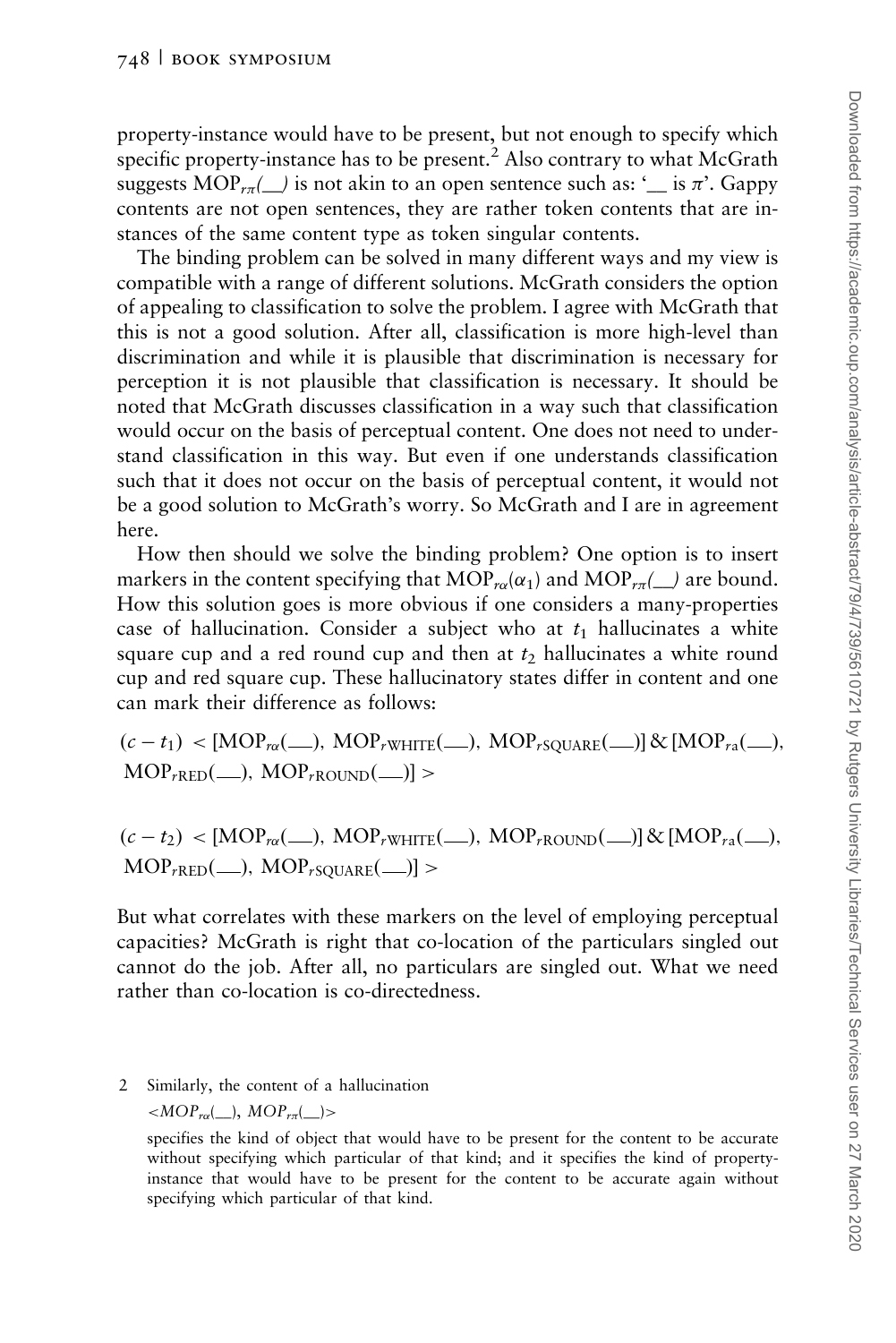# 3.1 Hegemony of distal discrimination Cohen questions why I focus on personal-level discriminatory, selective capacities rather than the many other capacities that play a role in perception and the mind at large.<sup>3</sup> There are a lot of different capacities at play in perception. My account zeros in on one kind: capacities to discriminate and single out mind-independent particulars in our environment. In doing so, I do not deny the existence of other kinds of capacities, nor do I argue that there is a discontinuity between discriminatory, selective capacities and those other kinds. Indeed, I favour analysing the mind in terms of capacities on multiple levels and domains. As Cohen notes, the reason I zero in on discriminatory, selective capacities is that these capacities are necessary for perception and because they play the pivotal role of grounding perceptual content, con-Cohen asks whether one can perceive an object one does not discriminate.

3. Reply to Cohen

sciousness and evidence.

In response: no, one cannot, at least not on the view I put forward. In the typical case of perception, there are lots of particulars that are present in one's visual field that one does not discriminate and single out and thus does not perceive. Consider Miriam, who is looking at a Richter painting in a museum. There is a speck of dust on the frame of the painting. The speck of dust is in her visual field and large enough that she could discriminate and single it out. But she is focused on the painting and thinking about a paper she read earlier that day. So despite the speck of dust being in her line of sight, she does not discriminate it and thus does not see it. There are many reasons why one may not discriminate and single out (and thus fail to see) a particular in one's field of vision. One is that one does not discriminate and single it out, even though one could. Another is that one *cannot* discriminate and single it out, perhaps because the particular blends in perfectly with its surround or because it is too small to be discernible to the perceiver. The important point for present purposes is that if one does not discriminate and single out a particular (whatever the reason for that may be), one does not perceive the particular.

Let's consider Cohen's case in which one has a chameleon in view, but does not notice the chameleon since it blends in perfectly with its surround. So one does not notice that one is looking at a chameleon despite seeing the coloured surface that (unbeknownst to one) happens to be the skin of the chameleon. In this case, capacitism posits that one perceives a property-instance that the chameleon instantiates, without perceiving that it is instantiated by the chameleon. One does not discriminate where the chameleon ends and where the surrounding leaves begin since this property-instance meshes perfectly with

<sup>3</sup> For an explanation of why I do not focus on capacities to know or capacities to represent, see my response to Byrne's comments.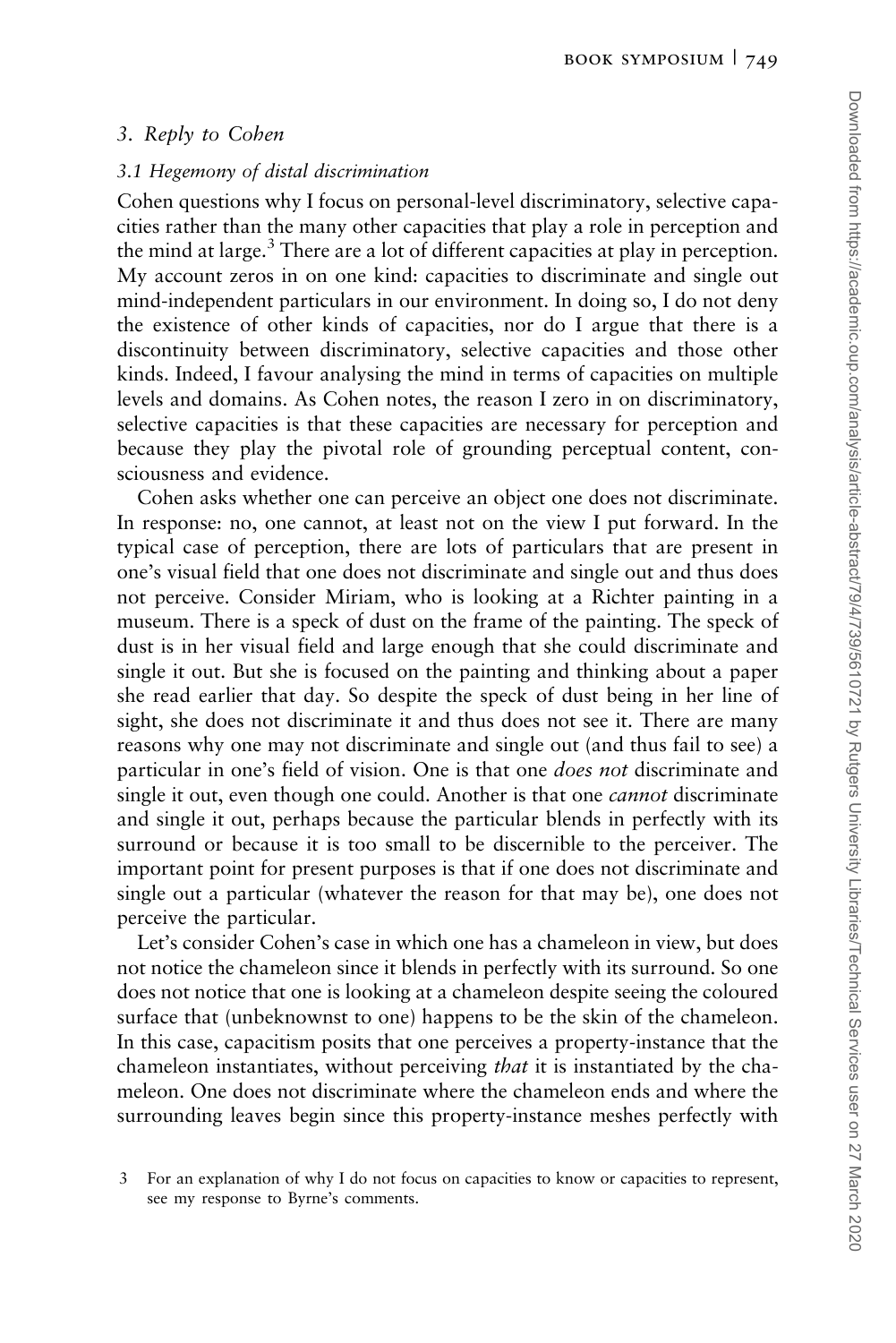the colour of the surrounding leaves. Nonetheless, one perceives aspects of the chameleon – one just does not perceive them  $as$  aspects of the chameleon.

So contrary to what Cohen is suggesting, capacitism has it that in such a case one discriminates a coloured surface which (unbeknownst to one) happens to be at least in part the coloured skin of the chameleon. Cohen is right that capacitism has it that one does not see the object instantiating this colour – certainly one does not see it *as* that object. That is the right verdict on such a case. After all, having an object in view, is not sufficient for perceiving the object. Not perceiving an object is, however, compatible with perceiving some of its property-instances – properties instantiated by the object. So contrary to Cohen, my view does not imply that one does not perceive tout court. Indeed, cases like this are one reason why I treat perception of objects and property-instance as largely on a par and, at least to some extent, as independent of one another: one can perceive an object without perceiving all its property-instances; and one can perceive a property-instance without perceiving the object that instantiates the relevant property.

Capacitism can easily explain cases in which an object or a property-instance is in full view, but one nonetheless fails to perceive them. And the view can easily explain cases in which one perceives objects without perceiving at least some of its property instances as well as cases in which one perceives a property-instance without perceiving the object that instantiates the relevant property. Discrimination provides for a clear criterion by means of which one can separate the particulars one perceives from those that one does not.

#### 3.2 Undergeneration and non-visual senses

Cohen raises the issue of discrimination of mind-independent particulars in non-visual cases where the particular is a property-instance (rather than an object), but the perception of this property-instance depends not just on a distal quality but also on something narcissistic or subject-involving: thermoreception, flavour perception, phenome perception, to name just a few.

In response, capacitism has the tools to account for such cases. After all, perceptual capacities contribute to the narcissistic or subject-involving element. Any case of perception involves two elements: a particular element (the mind-independent, external particular) and a general element (the perceptual capacities employed). Which perceptual capacity one employs to discriminate and single out any given mind-independent particular (or distal quality) will vary from situation to situation and will depend not just on the perceiving subject but also the larger surround. As I argue in Part III of the book, perceptual consciousness is determined entirely by the perceptual capacities employed and so by the narcissistic, subject-involving element with which Cohen is concerned.

So while there is a staunch externalism running throughout my project insofar as any episode of perception is constituted by the mind-independent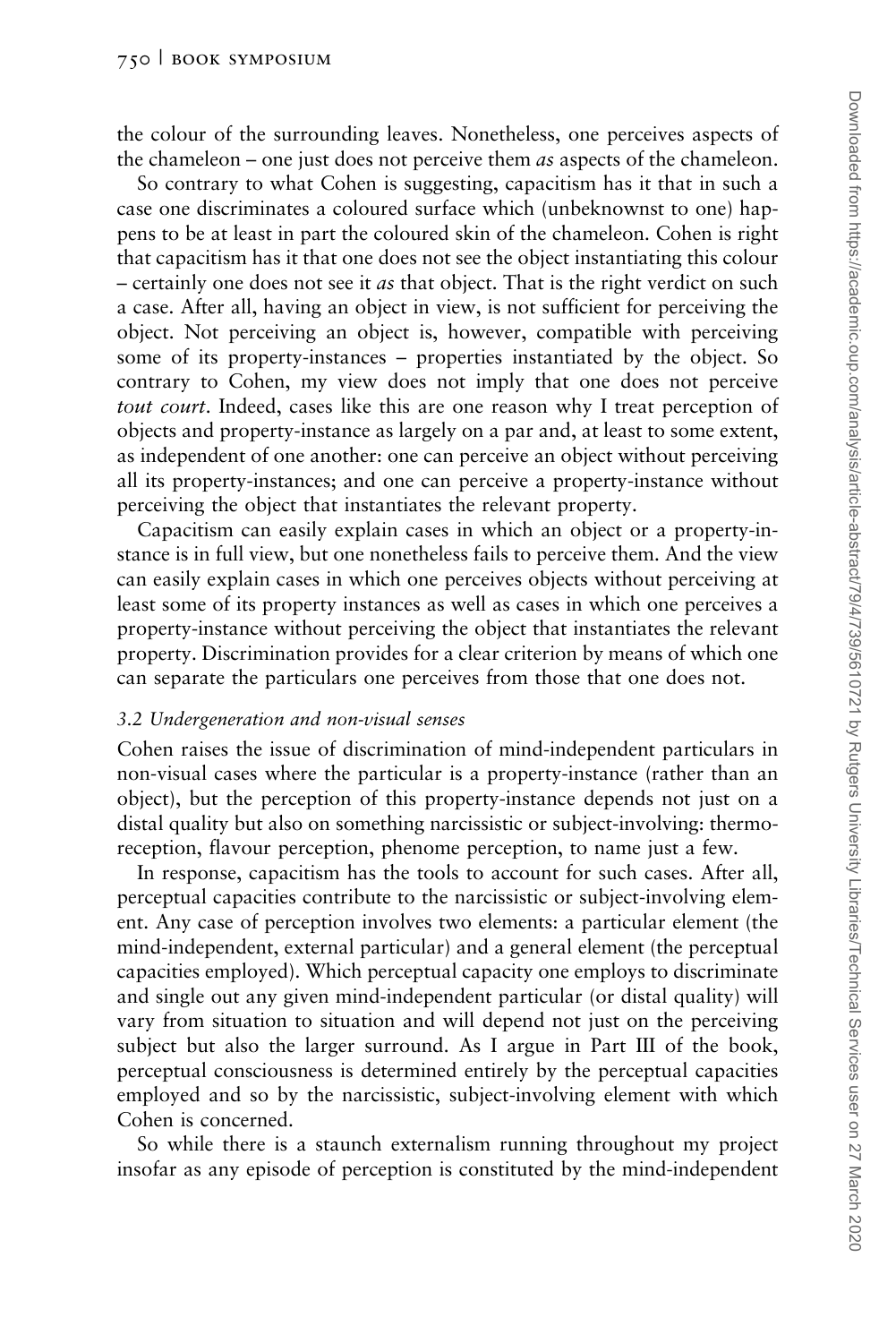particulars perceived, there is – given the central role of perceptual capacities – no lack of subject-involving contributions.

#### 3.3 Swampman and the function of perceptual capacities

Cohen asks what grounds the natural function of perceptual capacities, noting correctly that I argue that their ground lies neither in the intentional states of users, theorists or interpreters, nor in the phylogenetic or ontogenetic aetiology of users. In response, it is important to note first that as it so happens we have the capacities we have due to our phylogenetic or ontogenetic history. We can all agree on that. My point is that once any given capacity has the function it has, we can talk about that function without appeal to its history. A view of natural function allows that. The work functions do in my view does not in any way depend on the history of the function.

To explain, it is important to distinguish three distinct questions: What function does capacity  $C_{\alpha}$  have? How did  $C_{\alpha}$  come to have that function? How can we tell what function  $C_{\alpha}$  has? Aetiologists seem to think that one cannot answer the first question without answering the second. But that is simply false. In answering the first question they are, moreover, often motivated by the third question. This third question is no doubt interesting but it is not a question that my project needs to answer.

For my purposes, we can say that any capacity has a function, remaining neutral on how it came to have that function (second question) and how we can tell what function it has (third question). The neutrality on these two questions is not due to laziness. It is due to the fact that the content, consciousness and evidence that are constituted by the capacities employed in no way depend on how those capacities came to have their function or how we can tell what functions they have.

To motivate this, consider mathematical functions. There is a story that could be told about how '+' came to have its function, but this story is not told when teaching addition. For good reasons. It is irrelevant. What matters is that '+' has a specific function. While there is no perfect analogy between the function of perceptual capacities and mathematical functions, in this respect the two are the same.

As Cohen notes, it is precisely because phylogenetic and ontogenetic history is irrelevant according to capacitism that I can say that swampman has the very same perceptual states, the very same evidence, and the very same phenomenal character as Davidson would have had (had he not been tragically killed by a bolt of lightning). That is right. And that is one of many advantages of my view of aetiological views.

#### 3.4 The individuation condition of perceptual capacities

Cohen argues that according to capacitism 'one episode [of perception] can be counted as an instance of distinct, overlapping capacities', that one employs all capacities one could employ in any given episode of perception, and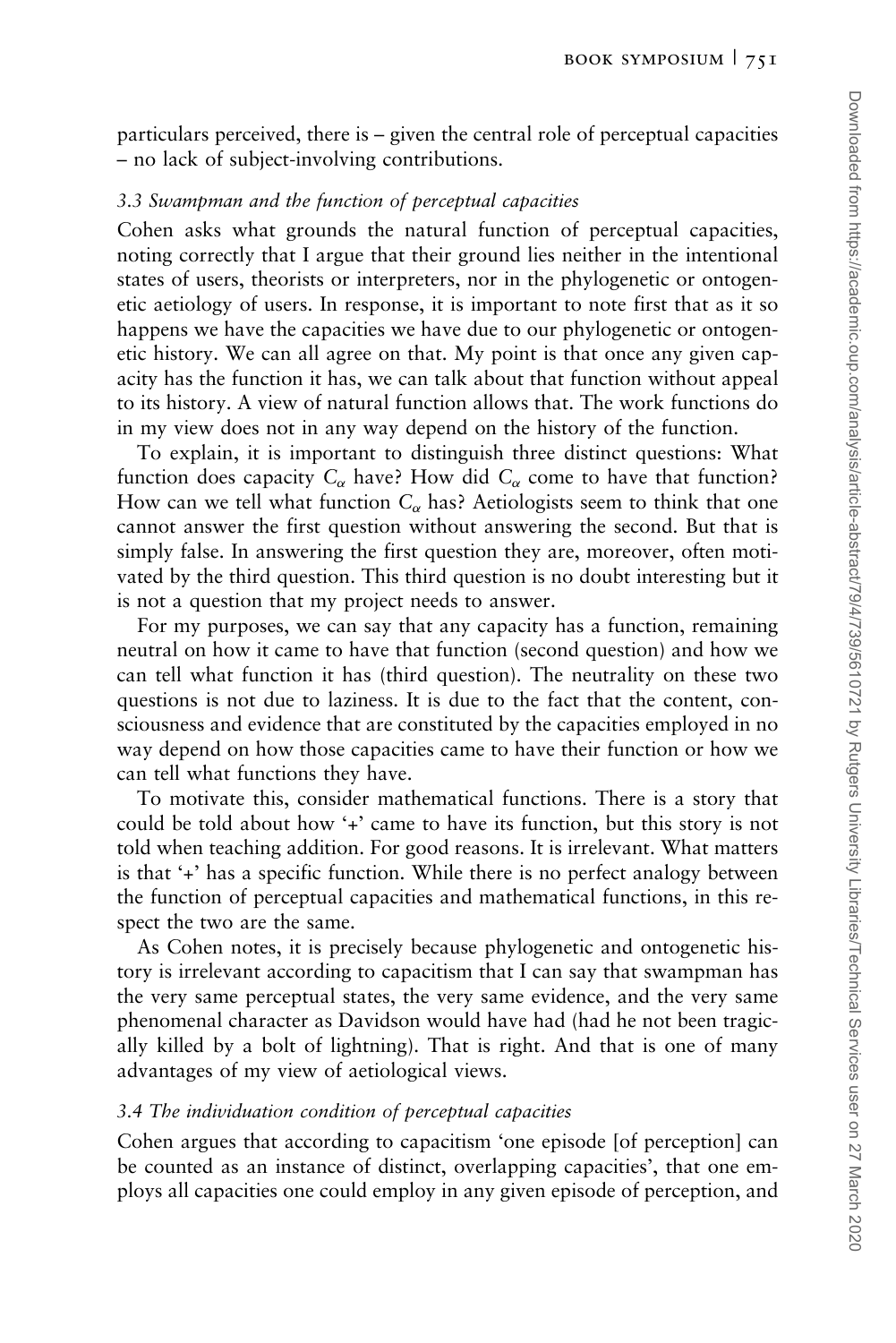that 'every episode that is a successful employment of a capacity  $C_1$  is, additionally, a baseless employment of a distinct, overlapping capacity  $C_2$ . In response, this is not my view and capacitism does not have the implications Cohen suggests it does. To show why, consider Dylan who sees a patch of scarlet. She could see this patch by employing her capacity to discriminate and single out scarlet. Or she could see the patch by employing her capacity to discriminate and single out red. Let's say that at time  $t_1$ , she employs her capacity to discriminate and single out scarlet  $(C_{\text{scatter}})$ , and at time  $t_2$ , she employs her capacity to discriminate and single out red  $(C_{\text{red}})$ . Her perceptual state at  $t_1$  and at  $t_2$  are both accurate – after all, scarlet is a shade of red. They are simply more or less fine-grained.

While I argue that the same environmental particular can be discriminated and singled out by a range of capacities, the fact that Dylan could employ a range of different perceptual capacities to discriminate and single out the patch of scarlet, does not imply, as Cohen says that any specific episode of perception 'can be counted as an instance of distinct overlapping capacities'. After all, at any given moment, Dylan employs the specific capacities she is employing. At  $t_1$ , she employs  $C_{\text{scarlet}}$ ; and at  $t_2$ , she employs  $C_{\text{red}}$ . Since she is employing different capacities at  $t_1$  and  $t_2$ , her perceptual state at  $t_1$  is distinct from her perceptual state at  $t_2$ .

So capacitism does not posit that an episode of perception is an instance of employing every capacity that could be employed in that episode. It posits that an episode of perception is an instance of the very capacities employed and no other. While the relevant perceiver could have employed other capacities, the content and phenomenal character of her perceptual state is constituted by the capacities she, in fact, employs (not the capacities she could have employed). Now there is a question as to how one can know which capacities a perceiver is employing. But as I argued in Section 3.3 above, that is a question that does not need to concern us here.

# 3.5 Is there a proliferation worry?

Cohen raises the problem that 'Snow is white' is true iff snow is white but also iff snow is white and  $2 + 2 = 4$ . Fregeans can circumvent this proliferation problem. After all, opaque contexts of 'snow is white' and 'snow is white and  $2+2=4$ ' differ. Thus, the Fregean can block the proliferation. Capacitism is Fregean to its core. Perceptual capacities are the psychologistic flipside of Fregean modes of presentations. As Fregean modes of presentation are ways of grasping things, perceptual capacities are ways of grasping things in our environment. As Fregean modes of presentation have a cognitive significance that can differ even as the reference remains the same, employing perceptual capacities constitutes mental states that differ regarding their phenomenal character, content and evidence even as the particular singled out remains the same.

I argue that perceptual content is constituted by the perceptual capacities employed and the particulars thereby singled out. The contents are singular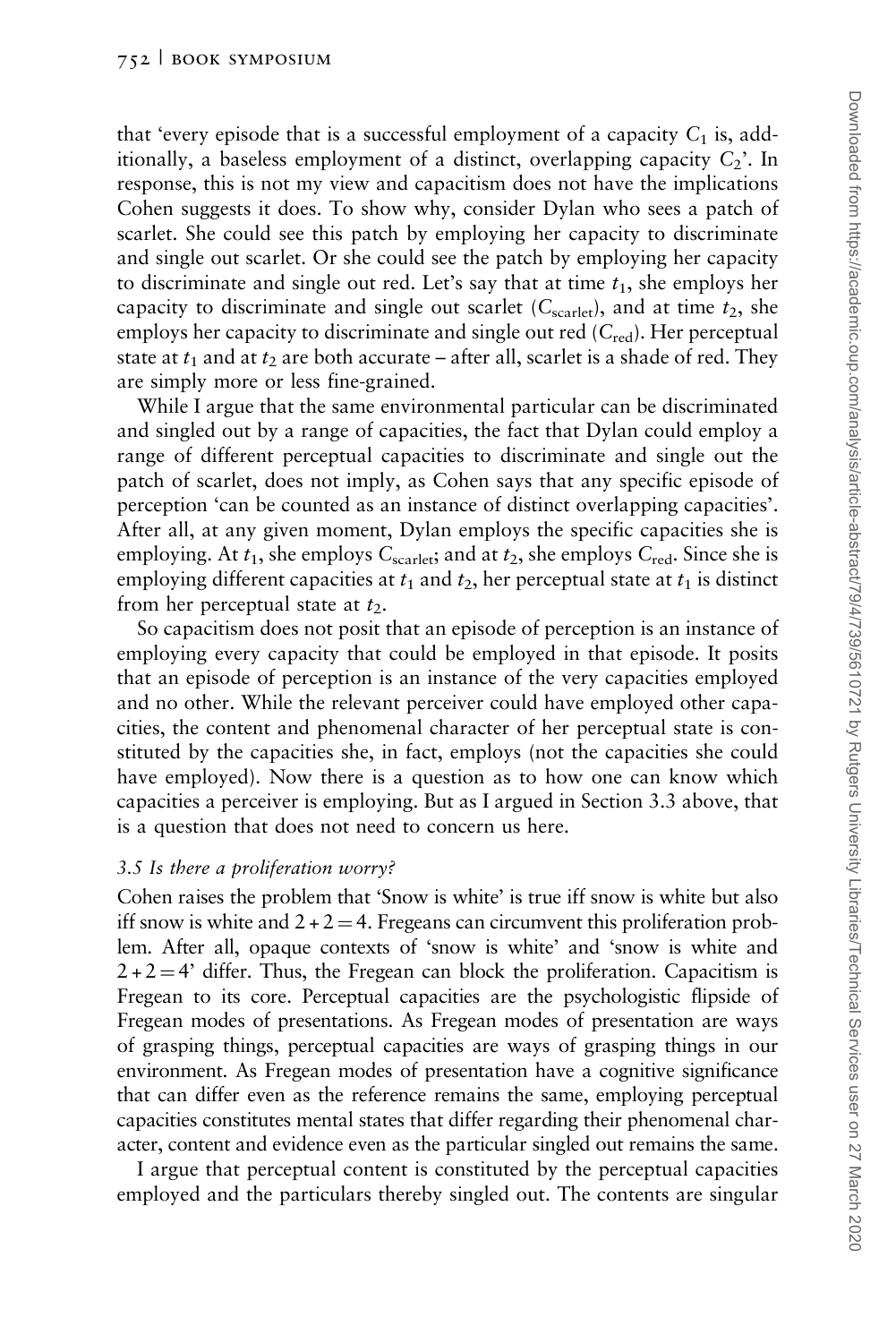de re modes of presentations. For the same reason as articulated in response to Cohen's worry about ubiquity of illusion, there is no sense in which perceivers employ infinitely many perceptual capacities. While for any typical scene of perception they could employ a range of different capacities to discriminate and single out the environmental particulars, at any given moment they employ specific perceptual capacities and their perceptual state is constituted by those (and not by the any others they could have employed). Thus, capacitism circumvents the proliferation worry.

# 3.6 The possession conditions of perceptual capacities

Cohen takes issue with my specification of the possession conditions of perceptual capacities. They are specified as follows:

Possession Condition: A subject S possesses a perceptual capacity  $C_\alpha$  if and only if the following counterfactual is true of S: S would be in a position to discriminate and single out a particular  $\alpha_1$ , where  $\alpha_1$  is any particular of the type that  $C_{\alpha}$  functions to discriminate and single out, if S were perceptually related to  $\alpha_1$ , (i) assuming S is perceptually capable (awake, alert etc.), (ii) assuming no finking, masking, or other exotic case obtains, and (iii) where S being perceptually related to  $\alpha_1$ means that (a) the situational features are such that  $\alpha_1$  is perceivable by S (good lighting conditions etc.), (b) S has the relevant sensory apparatus that allows her to gain information about  $\alpha_1$ , and (c) S is spatially and temporally related to  $\alpha_1$  such that S is in a position to gain information about  $\alpha_1$  via her sensory apparatus. (40)

Cohen's worry is that the right-hand side of this condition cannot specify the full range of possible cases. In response, the right-hand side specifies that a subject and the environment must be such that the subject can discriminate and single out a relevant particular. It rules out a range of extreme cases in which the subject or the environment is such that the subject cannot discriminate and single out a relevant particular. The first qualification (i) rules out extreme cases in which the subject is incapacitated and as a consequence is not, in that particular moment, in a position to employ the capacity she possesses (i). Similarly, the qualification (ii) that no finking, masking or other exotic cases obtain rules out extreme and recherché cases in which the subject mysteriously loses her capacity from one moment to the next (because, say, the world explodes whenever she is about to employ the relevant capacity such that she is never in a position to discriminate and single out a relevant particular).<sup>4</sup>

<sup>4</sup> The inference from a claim about perceptual capacities to a counterfactual fails in such cases. However, all the standard ways of fixing the disposition-to-counterfactual inference can be exploited for the capacity-to-counterfactual inference (see [Lewis 1997](#page-15-0)). Finding a formulation of the capacity-to-counterfactual inference that is indefeasible in light of all possible finking, masking, and similarly exotic cases would be a project of its own.